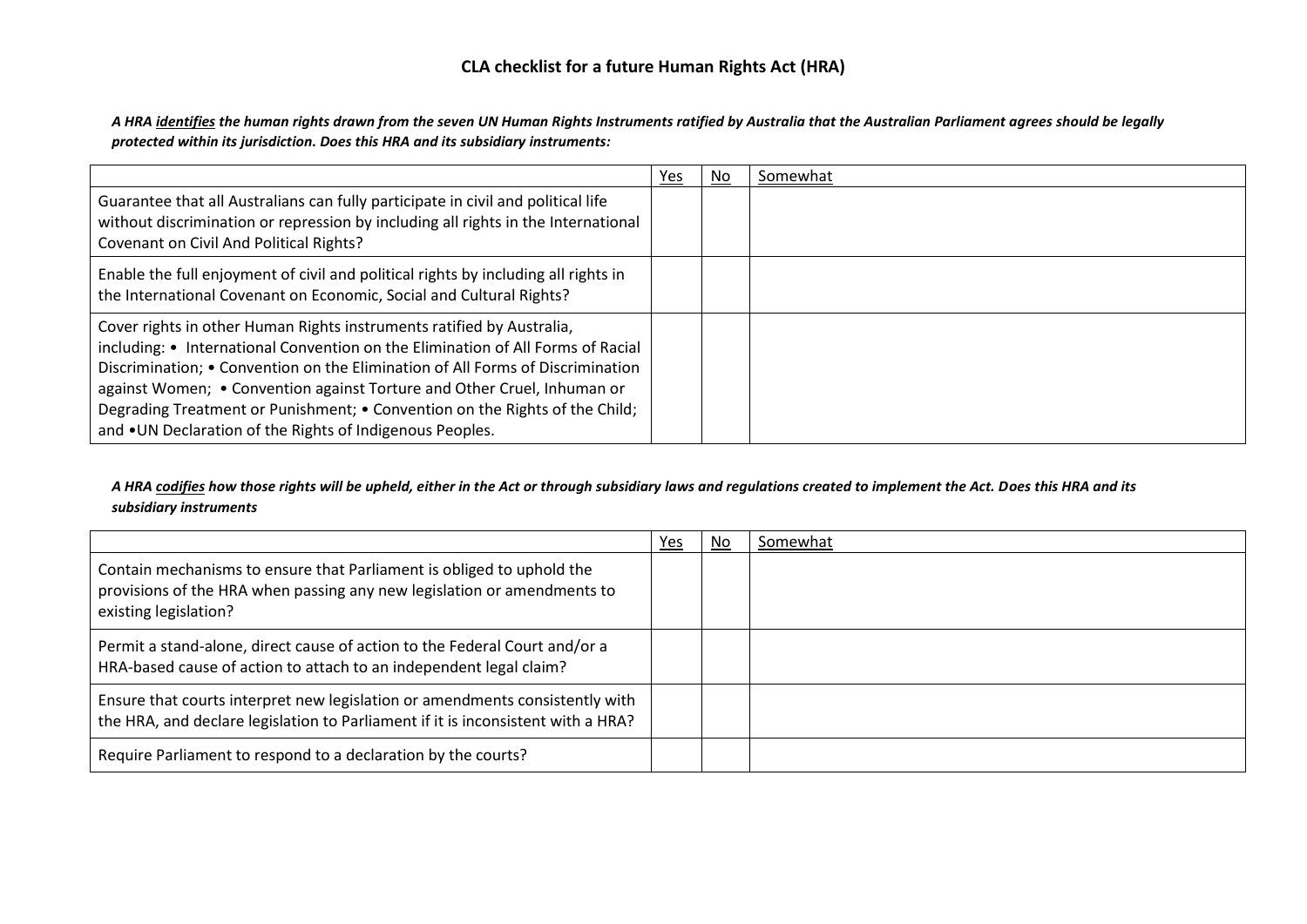## **CLA checklist for a future Human Rights Act (HRA)**

| Ensure that an independent tribunal decides and enforces resolutions where<br>rights are in conflict?                                                                                                       |  |  |
|-------------------------------------------------------------------------------------------------------------------------------------------------------------------------------------------------------------|--|--|
| Ensure that an independent tribunal holds government decision makers<br>responsible for acting consistently with the HRA?                                                                                   |  |  |
| Provide effective, timely and inexpensive access for people to an independent<br>tribunal able to mandate remedies for successful HRA-based complaints<br>raised by individuals about government decisions? |  |  |

*A HRA specifies the circumstances under which Federal Parliament can override the human rights of individuals in its jurisdiction. Does this HRA and its subsidiary instruments:*

|                                                                                                      | Yes | No | Somewhat |
|------------------------------------------------------------------------------------------------------|-----|----|----------|
| Constrain Parliament's ability to override the HRA to specific and clearly<br>defined circumstances? |     |    |          |
| Place a sunset clause on any legislated override?                                                    |     |    |          |
| Apply to everyone within the Commonwealth's jurisdiction?                                            |     |    |          |

#### **BACKGROUND:** *What is the practical effect of a HRA?*

- 1. Ensures that all new legislation and amendments take into account the Parliament's obligation to uphold human rights included in the HRA.
- 2. Creates a rule of statutory interpretation that courts will interpret legislation in a way compatible with the rights included in a HRA: and, if they find legislation inconsistent with a HRA, make a declaration to Parliament that further consideration of that law is needed.
- 3. Creates a duty for government decision makers to properly consider, and act consistently with, human rights in all their decisions and actions.
- 4. Forms the foundation of an ethical infrastructure to underpin society, based on human rights, ensuring a consistent approach to: compliance monitoring; holding people and organisations to account; conciliation; remedy; damages; and education through mechanisms independent of Government, including Human Rights Commissioners, Integrity Chiefs, Ombudsmen and the Courts.
- 5. Ensures there are ways that are independent of Government to referee rights in tension with each other.